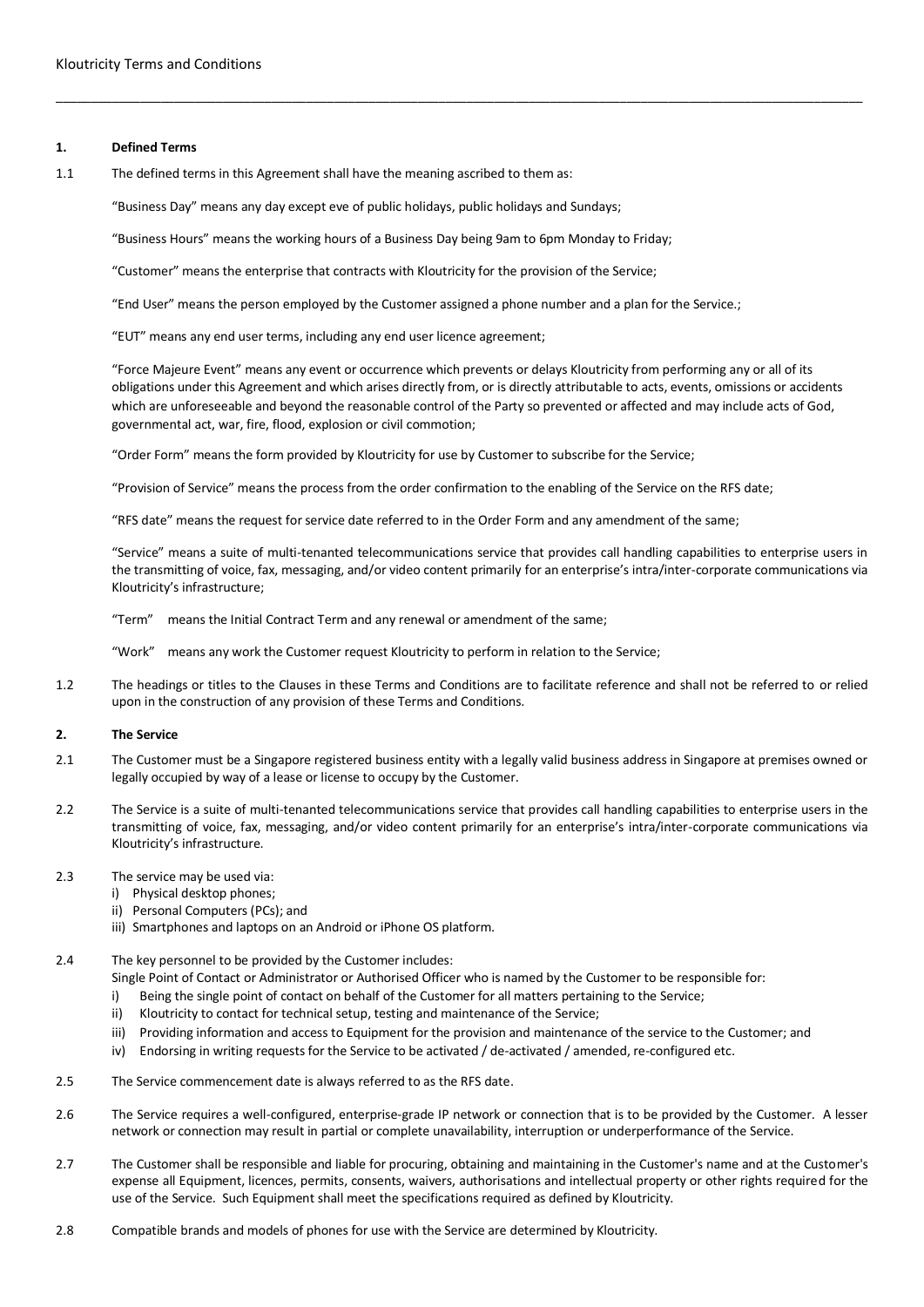2.9 The Customer shall ensure that any and all Equipment which is installed, connected to or used in conjunction with the Service are at all times compatible and are able to properly function and operate with all other equipment and software installed, connected to or used for the relevant purpose;

\_\_\_\_\_\_\_\_\_\_\_\_\_\_\_\_\_\_\_\_\_\_\_\_\_\_\_\_\_\_\_\_\_\_\_\_\_\_\_\_\_\_\_\_\_\_\_\_\_\_\_\_\_\_\_\_\_\_\_\_\_\_\_\_\_\_\_\_\_\_\_\_\_\_\_\_\_\_\_\_\_\_\_\_\_\_\_\_\_\_\_\_\_\_\_\_\_\_\_\_\_\_\_\_\_\_\_\_\_\_\_\_\_\_\_\_

- 2.10 The Customer shall procure and provide necessary facilities and resources necessary (including power points, electricity, and appropriate access, licence).
- 2.11 The Customer shall not carry out or permit to be carried out any modifications to any Kloutricity Software.
- 2.12 The Customer shall not permit any person other than the Customer's End Users to utilise the Service.
- 2.13 The Customer shall not take any action or file any claim or complaint against Kloutricity where the Service is suspended, interrupted or ceased in the event a security breach is detected or suspected by Kloutricity.
- 2.14 Any permission or consent by Kloutricity with respect to the use of the Service by any Customer's End User shall not in any way relieve the Customer from any obligations under the Customer Agreement and shall not constitute or create any contractual relationship between Kloutricity and the Customer or impose any obligation on Kloutricity to such Customer. The Customer shall at all times assume responsibility and liability to Kloutricity for the conduct or default of any Customer's End User.
- 2.15 Kloutricity may, and the Customer shall permit Kloutricity to, at any time change or upgrade any telecommunications equipment or other equipment, system, software or network maintained or operated by Kloutricity. In addition, the Customer shall change, upgrade, acquire and/or install all such equipment or software that may be necessary, at Customer's expense, in order to continue to enjoy or utilise the Service or Kloutricity Equipment.
- 2.16 Without prejudice to Clause 18, Kloutricity does not represent, warrant, guarantee or assume any responsibility for the quality of the Service and shall not be liable for any loss or damage which may be caused by the loss of any voice or data at any stage of the transmission, whether in progress or completed.

#### **3. Fees and Charges**

- 3.1 Voice traffic for intra-corporate calls between End Users of the Customer will be charge at Kloutricity's prescribed rates.
- 3.2 Voice traffic for other calls are charged according to Kloutricity's prevailing local voice rates. The voice traffic rated will be rounded up by blocks of 1 minute and is dependent on the period the voice call occurs (such as peak and off-peak days and hours).
- 3.3 Fees and Charges may include signed up plans (mandatory), usage of data or voice, connection charges, usage-based charges, content provided with the Service, number reservation, disconnection, reconnection, and number port-in, and other charges.
- 3.4 Variation in fees and charges may be due to peak and non-peak periods, origin and destination of the call, customer rates where applicable, voice call or data call, volume of calls, applicable rebates or discounts specific to customer if applicable, and other factors.
- 3.5 Customers on a Term are not entitled to revision benefits made to Fees and Charges of the Service that are revised during the Term. Where Service is automatically renewed after the Term, the Service is subjected to the same fees and charges applied during the Term.

#### **4. Duration of Service**

- 4.1 The Service shall commence within a minimum of 7 working days or on the RFS date as specified on the Order Form in agreement with Kloutricity, whichever is later.
- 4.2 The initial Term is at a minimum of 24 months by default, or such other periods as agreed in the Order Form but may not be shorter than 12 months.
- 4.3 The Service continues in successive periods after the Initial Contract Term unless terminated with fees and charges in accordance with Clauses 13.2 and 13.3.

# **5. Service Limitations**

- 5.1 Customer acknowledges that service availability is subject to:
	- i) Availability of a suitable network infrastructure at the time at which the Service is requested or delivered;
	- ii) Geographic and technical capability of the Kloutricity system and Kloutricity's delivery systems at the time at which the Service is requested or delivered;
	- iii) Scheduled Maintenance of the Kloutricity's infrastructure.

#### 5.2 Kloutricity is not responsible where

- i) Customer-provided equipment that connects to the service does not meet and perform according to the technical specifications specified by Kloutricity;
- ii) For any connection issues and disruptions arising from user's devices not being compatible with service; and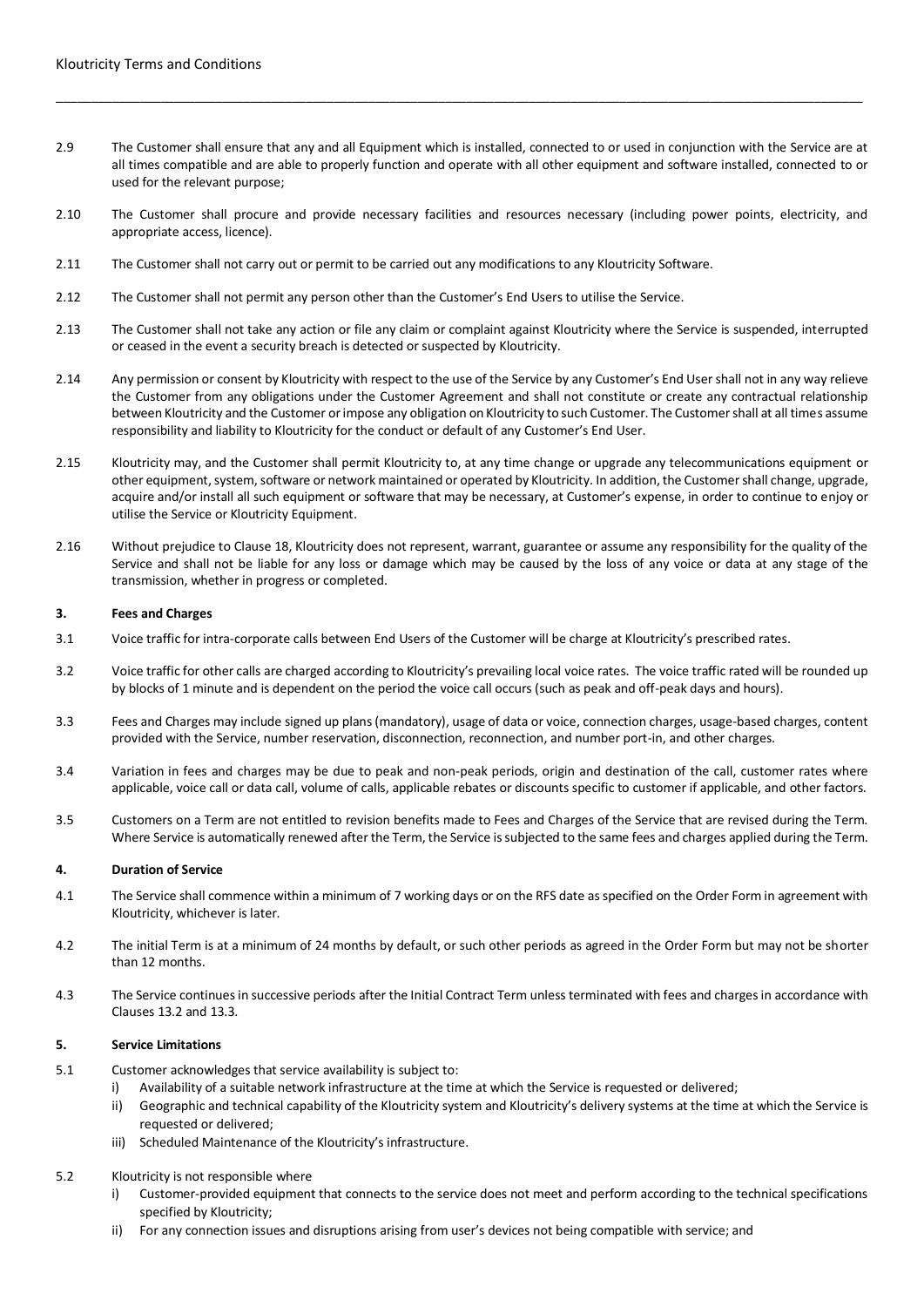iii) Any unavailability, interruption, or underperformance of the Services as a result of or caused in part by Customer's IP network or connection where such IP network is part of the Service being provided.

\_\_\_\_\_\_\_\_\_\_\_\_\_\_\_\_\_\_\_\_\_\_\_\_\_\_\_\_\_\_\_\_\_\_\_\_\_\_\_\_\_\_\_\_\_\_\_\_\_\_\_\_\_\_\_\_\_\_\_\_\_\_\_\_\_\_\_\_\_\_\_\_\_\_\_\_\_\_\_\_\_\_\_\_\_\_\_\_\_\_\_\_\_\_\_\_\_\_\_\_\_\_\_\_\_\_\_\_\_\_\_\_\_\_\_\_

#### 5.3 The Customer must

- Procure and maintain at its own expense any equipment or software needed to implement, receive and use the Service, where applicable:
- ii) Ensure that any terms and conditions of use of the service are complied with by any person that the Customer permits or allows to use the Service;
- iii) Responsible to monitor internet bandwidth utilization and upgrade to higher bandwidth if required to ensure the availability of the Service.
- iv) Take necessary measures (including changing the Customer's password from time to time) to protect the secrecy and security of the Customer's User ID and the password issued to or used by the Customer in connection with the service, and shall not divulge the same to any other party(s).
- v) Immediately notify Kloutricity, in writing, of any unauthorized use of the Customer's account, User ID, password or of any other breach of security known to the Customer; and
- vi) Obtain Kloutricity's written approval before using any software (besides Kloutricity's software) in connection with the Service.
- 5.4 Kloutricity reserves the right to charge Customer a fee at Kloutricity's prevailing rate if the Customer reports a fault and no fault is found or the fault is not with Kloutricity network or equipment, or the fault is due to unauthorized use of the Service or a breach of the terms and conditions of Service.
- 5.5 Customer may purchase additional features or services ancillary to the Service and is bound by these Terms and Conditions in the use of such features or services. Any access to or use of such additional features or services without Kloutricity's written approval is deems an unauthorized access or use in breach of these Terms and Conditions.
- 5.6 Kloutricity does not guarantee that the Service is continuous or uninterruptable, and does not represent, warrant, guarantee or assume any responsibility for the quality of the Service and shall not be liable for any loss or damage which may be caused by the loss of any voice or data at any stage of the transmission, whether in progress or completed.
- 5.7 Kloutricity will not be liable for any loss, damage, claims or costs incurred during, or arising from or in connection with the uploading or inputting of material into the Service, the receipt or delivery of any voicemails, the content, quality or performance of such material or voicemails, nor for Kloutricity's compliance with the above requests.
- 5.8 If the Customer acquires the Service for use as a transmission medium to which it will or has added other inputs for the supply of its own services to its own end users, then the Service shall be considered a Transparent Input Service. The Customer shall not, in connection with any Transparent Input Service:
	- i) Represent or imply that the Customer is the owner or original supplier of the Transparent Input Service; or
	- ii) Use Kloutricity's brand, name, logo, trademarks, service marks (whether registered or not) or the fact that the Customer's services are provided using Kloutricity services, in promoting or supplying the Customer's service, except with the written consent of Kloutricity.
- 5.9 The Service provided by Kloutricity may not be re-sold or re-provided by the Customer to any other person(s) whomsoever except as a Transparent Input Service. In the event that the Customer desires to re-sell or re-provide the Service (other than as a Transparent Input Service) the Customer and Kloutricity shall enter into a separately negotiated agreement prescribed with the terms and conditions for such a purpose.
- 5.10 Scheduled Maintenance shall mean any maintenance on Kloutricity System for the Service (a) of which Customer is notified 48 hours in advance, and (b) that is performed during a standard maintenance window on 2nd or alternative Saturday of each month from 3 AM to 6 AM local time. Notice of Scheduled Maintenance will be provided to Customer's designated point of contact by a method elected by Kloutricity (telephone, message, email or fax).

# **6. Service Provision**

- 6.1 Kloutricity shall charge for all Work at the then prevailing rates.
- 6.2 Surcharges apply for Work requested to be carried out outside Business Hours.
- 6.3 The RFS Date is made in agreement between Kloutricity and Customer in accordance to Clause 2.5.
- 6.4 If Kloutricity is unable to complete all or any of the Work on or before the RFS Date, Kloutricity will inform the Customer and advise at the soonest possible the revised RFS Date.
- 6.5 The Customer will have no claim against Kloutricity, and Kloutricity shall have no liability in contract, at law or in equity, for failure to complete the Work by the RFS Date.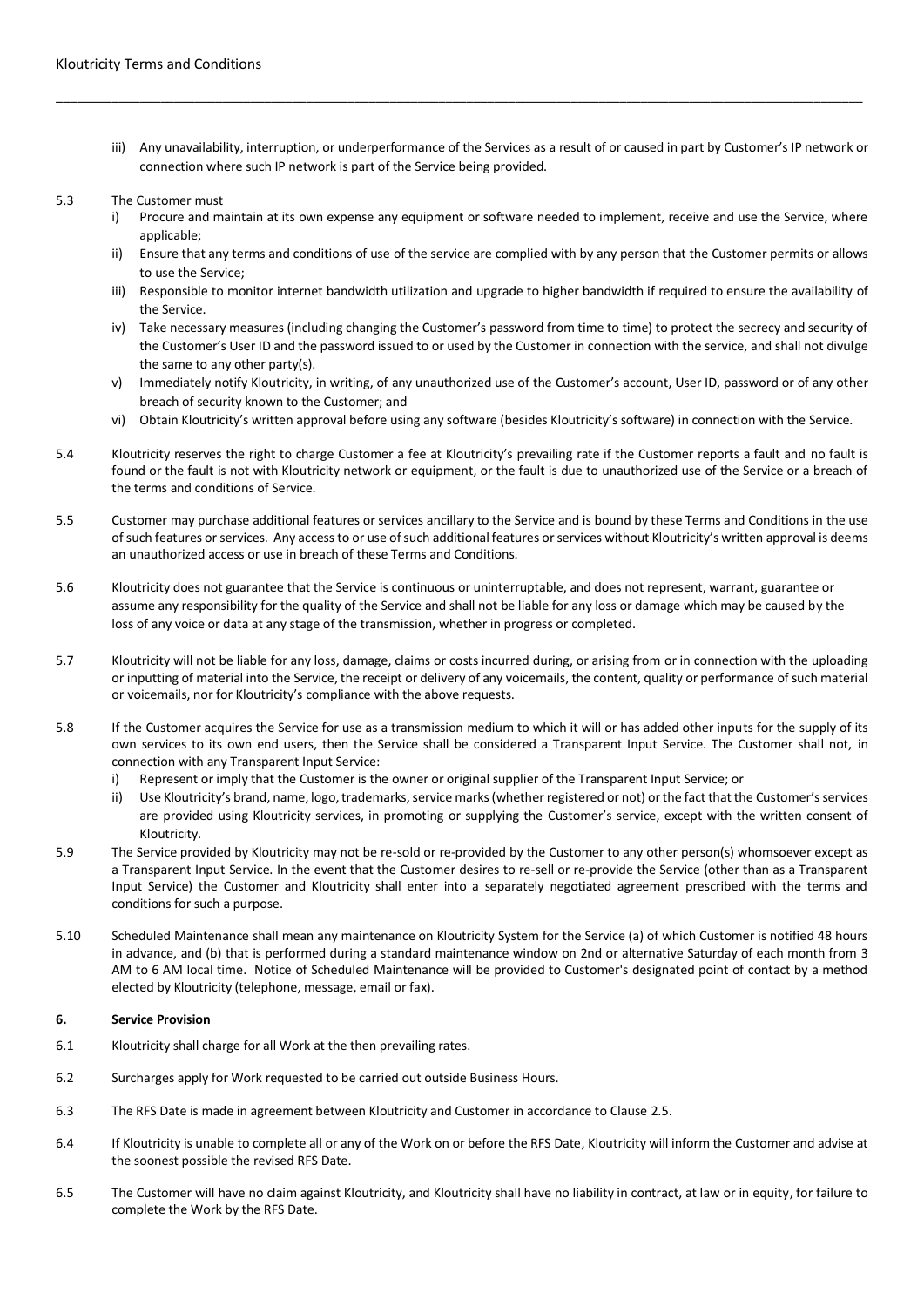6.6 If a Customer wishes to revise the RFS Date, the Customer must inform Kloutricity at least 5 working days in advance, or otherwise a cancellation fee applies.

\_\_\_\_\_\_\_\_\_\_\_\_\_\_\_\_\_\_\_\_\_\_\_\_\_\_\_\_\_\_\_\_\_\_\_\_\_\_\_\_\_\_\_\_\_\_\_\_\_\_\_\_\_\_\_\_\_\_\_\_\_\_\_\_\_\_\_\_\_\_\_\_\_\_\_\_\_\_\_\_\_\_\_\_\_\_\_\_\_\_\_\_\_\_\_\_\_\_\_\_\_\_\_\_\_\_\_\_\_\_\_\_\_\_\_\_

- 6.7 If the Customer cancels the Work, the Customer shall be liable to pay the cancellation charges at Kloutricity's then prevailing rate.
- 6.8 If the Customer requests for service activation earlier than the normal provision timeframe, express charges, where applicable, shall apply.

# **7. Billing, Payment Terms, Interest and Taxes**

- 7.1 The Customer shall only be charged Fees and Charges in respect of the Services that it has applied or subscribed for or has utilised.
- 7.2 All Bills may be despatched by Kloutricity to the Customer to the registered address of the Customer, or otherwise the address as stipulated by the Customer, or otherwise where Kloutricity makes available a Customer Portal with a Billing function, through the Customer Portal.
- 7.3 The Customer shall, no later than 7 days after the date that such Bill is deemed to have been received pursuant to Clause 7.2, by the Customer, promptly check and verify the accuracy of each Bill, and shall notify Kloutricity in writing of any error or inaccuracy stated therein. The Customer shall promptly provide Kloutricity with all information and assistance reasonably requested by Kloutricity to investigate and verify any such assertion of the Customer. The Customer shall not withhold payment of the other undisputed amounts in the invoice. In the event the Customer withholds the payment of the amount that is undisputed, Kloutricity shall be entitled to charge an interest of 1.5 per cent per month on this undisputed amount that is overdue or payable to Kloutricity which the Customer has withheld payment.
- 7.4 The Customer shall promptly pay Kloutricity all the Fees and Charges and any other sums due or payable with respect to the Services:
	- i) in accordance with the Billing and Payment Terms and without any set off, counterclaim, deduction or withholding whatsoever; and
	- ii) in any case, immediately upon the demand of Kloutricity,
		- a. where the Service is terminated either by Kloutricity or the Customer; or
		- b. where the usage of the Service by the Customer as indicated by the charges incurred is significantly greater than the Customer's average use.
- 7.5 The Customer shall bear and pay all applicable Taxes.
- 7.6 Kloutricity is entitled to charge the Customer an interest of 1.5 per cent per month of the Fees and Charges that are unpaid from the date an Invoice becomes overdue until Kloutricity receives payment of the overdue amount.
- 7.7 Kloutricity may render a Bill in respect of Services monthly or at such other intervals or time after the Services have been rendered as Kloutricity may consider to be appropriate or convenient and subject to any directions issued by the IDA or the MDA and as notified to the Customer, which Bill shall be clear and accurate.

# **8. Third Party Providers**

- 8.1 The Customer acknowledges and agrees that the Customer may, during the course of or in relation to the Customer's use of a Service, be provided with the opportunity to obtain services from one or more third party service or content providers ("Third Party Providers"). The Customer may purchase from Kloutricity the provision of a service or equipment that originates from a third party, (any such third party, "Third Party"). In any such event, Kloutricity shall transfer to the Customer such warranties as may have been provided by such Third Party(ies) (if any) which Kloutricity determines are capable of transfer to the Customer; and where such Third Party(ies) require an EUT to be signed or accepted before the relevant service or equipment can be provided or utilised, the Customer shall promptly sign or accept such EUT, and Kloutricity shall not have any liability to commence the provision of such service or equipment until the Customer has signed or accepted such EUT.
- 8.2 The Customer acknowledges and agrees that:
	- i) Clause 8.1 constitutes the Customer's sole and exclusive remedy and the Service Provider's sole and exclusive liability in respect of any service or equipment provided by or originating from a Third Party;
	- ii) Such Third Party Providers are independent of and not within the control of Kloutricity and Kloutricity shall not be liable in any way to the Customer whether in contract, tort (including negligence or breach of statutory duty) or otherwise for any matter in relation to any services provided (including the non-provision of services) by any Third Party Provider.
- 8.3 Kloutricity shall be entitled to debit any Account for any sum which the Customer (or any person using any Service subscribed by or provided to the Customer) had through the use of such Service, agreed to pay to any Third Party Provider, including any fees or charges on a recurring basis, and which Kloutricity or any MediaWeb Group is authorised by Third Party Provider to collect on its behalf, and to pay the sum so debited to such Third Party Provider.
- 8.4 The Customer agrees that any dispute relating to any sum debited by Kloutricity pursuant to Clause 8.3 shall be resolved between the Customer and Third Party Provider in accordance with any applicable terms and conditions, save that Kloutricity may, in its sole discretion, provide such assistance to the Customer as Kloutricity may deem appropriate.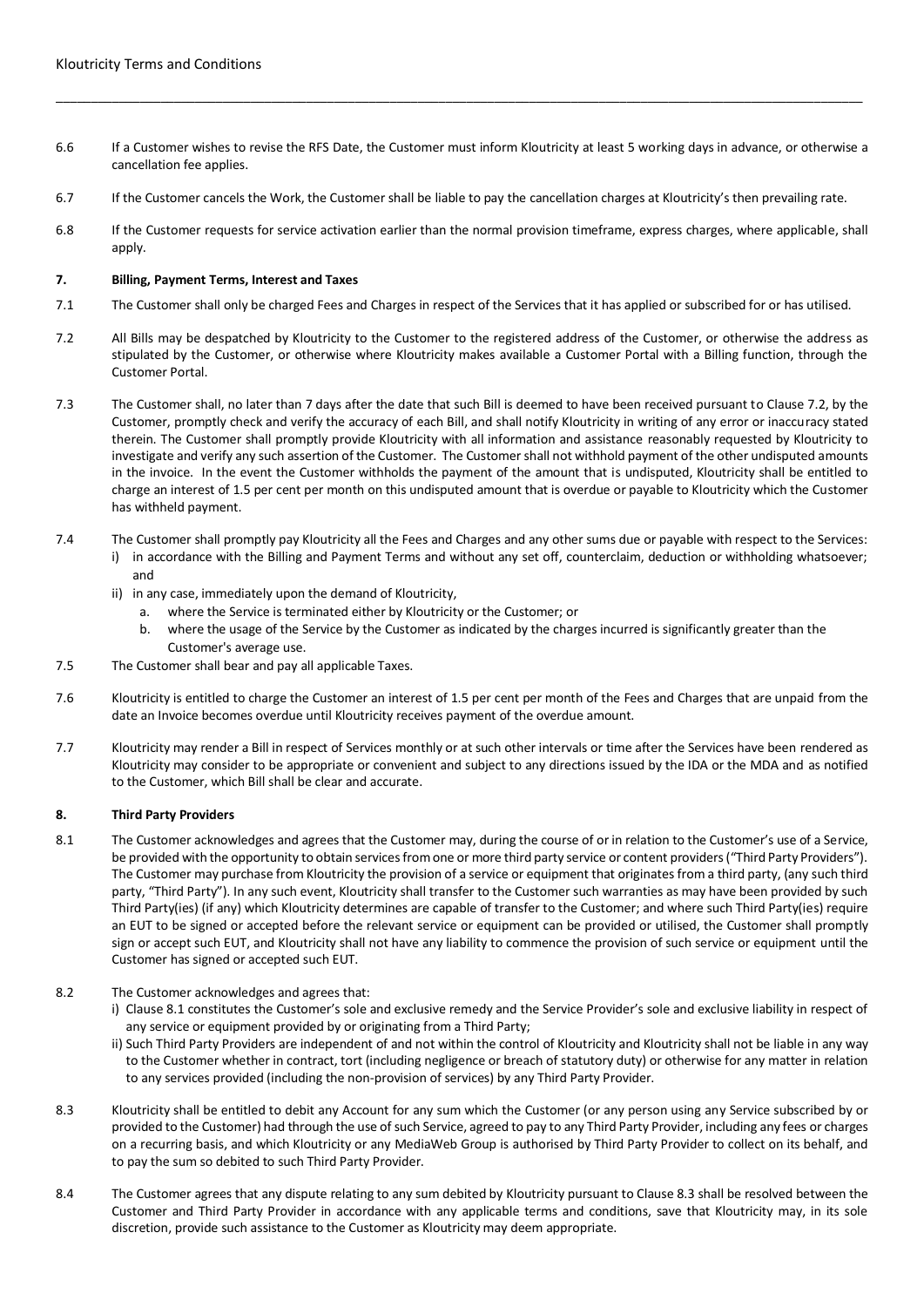### **9. Service Number**

9.1 Customer who has been allocated a number range for the Service by Kloutricity but who chooses not to install the lines immediately, may reserve the allocated telephone number/s at Kloutricity's prevailing rates for reservation.

\_\_\_\_\_\_\_\_\_\_\_\_\_\_\_\_\_\_\_\_\_\_\_\_\_\_\_\_\_\_\_\_\_\_\_\_\_\_\_\_\_\_\_\_\_\_\_\_\_\_\_\_\_\_\_\_\_\_\_\_\_\_\_\_\_\_\_\_\_\_\_\_\_\_\_\_\_\_\_\_\_\_\_\_\_\_\_\_\_\_\_\_\_\_\_\_\_\_\_\_\_\_\_\_\_\_\_\_\_\_\_\_\_\_\_\_

- 9.2 Kloutricity will use its best efforts to provide a range of numbers that are consistent with the Customer's requests. The Customer acknowledges that the selection of numbers depends on the availability of the requested number range.
- 9.3 The Customer shall not acquire any right or interest in any Service Number notwithstanding the duration for which such Service Number may have been assigned or used by the Customer or any payment which may have been made by the Customer for it.
- 9.4 Kloutricity may at any time terminate the availability of any Service Number or change, re-assign or replace any Service Number without giving any reason therefor.
- 9.5 If the Customer wishes to use the same Service Number to be provided by any person other than Kloutricity, the Customer shall make the appropriate arrangement with such person for that purpose before the Customer terminates the Service. Kloutricity shall not be required to consent or permit any Service Number to be used in connection with any service to be provided by any person other than Kloutricity except in accordance with any agreement between Kloutricity and such person or in accordance with any applicable Law.

### **10. End User Licence Agreement**

- 10.1 The Customer acknowledges and agrees that it:
	- i) fully understands the importance and the terms of the EULA relating to the Service; and
	- ii) shall ensure that all its End Users agree and enter into the EULA prior to use of the Service.
- 10.2 If and to the extent the Customer becomes aware of any circumstance where an End is in breach of the EULA, it shall promptly inform Kloutricity.

#### **11. Appointment of a Single Point of Contact (SPOC)**

- 11.1 Provision and use of the Service requires a Customer to appoint a User SPOC/Administrator whose role shall include, but is not limited to:
	- i) Approving access to Customer's sites;
	- ii) Approving requests to terminate the Service's access to the LAN infrastructure; and
	- iii) Approving configuration changes to the Service; and
	- iv) Acting as a single point of contact for Kloutricity to consult on the Customer in connection with the Service whenever the need arises.

### **12. Suspension**

- 12.1 Kloutricity may suspend or terminate the provision of the Service (including where Kloutricity is discontinuing or discontinues such Service or in the event of any payment default on the part of the Customer) at any time by giving not less than three (3) days' written notice thereof to the Customer and stating its reason(s) for such suspension or termination and, in circumstances which Kloutricity deems appropriate, the means by which the Customer can avoid such suspension or termination.
- 12.2 Without prejudice to Clause 12.1, Kloutricity may suspend or terminate the Service at any time after the occurrence of any of the following events, without giving any prior written notice thereof to the Customer:
	- i) any failure, interruption, disruption or congestion of or in any telecommunications network, system or services (whether of Kloutricity or any other person);
	- ii) if, in the opinion of Kloutricity, the Customer, the Customer's End Users or any other person has used, attempted to use or is likely to use the Service subscribed by the Customer (whether with or without the authorisation and/or permission of the Customer) in contravention of any applicable Law or any Customer Agreement or in any manner or in connection with or for the purposes of any activities which would or may cause any irritation, annoyance, embarrassment, harassment, disturbance or nuisance of any kind whatsoever to or otherwise be prejudicial to the interests of any person;
	- iii) the Customer has breached any material obligation in any agreement with Kloutricity;
	- iv) any resolution is passed by the shareholders of the Customer or any court proceeding is commenced for the bankruptcy, judicial management, winding-up, liquidation of the Customer or the Customer suspends payment of its debts or makes any proposal or offer of arrangement to its creditors with respect to its debts;
- 12.3 The suspension or termination of any Service shall be without prejudice to:
	- (i) any other right which Kloutricity may have to suspend or terminate any Service (whether under this Agreement or otherwise); and
	- (ii) the rights of Kloutricity or the obligations of the Customer under any Customer Agreement or any indemnity given by the Customer to Kloutricity thereunder.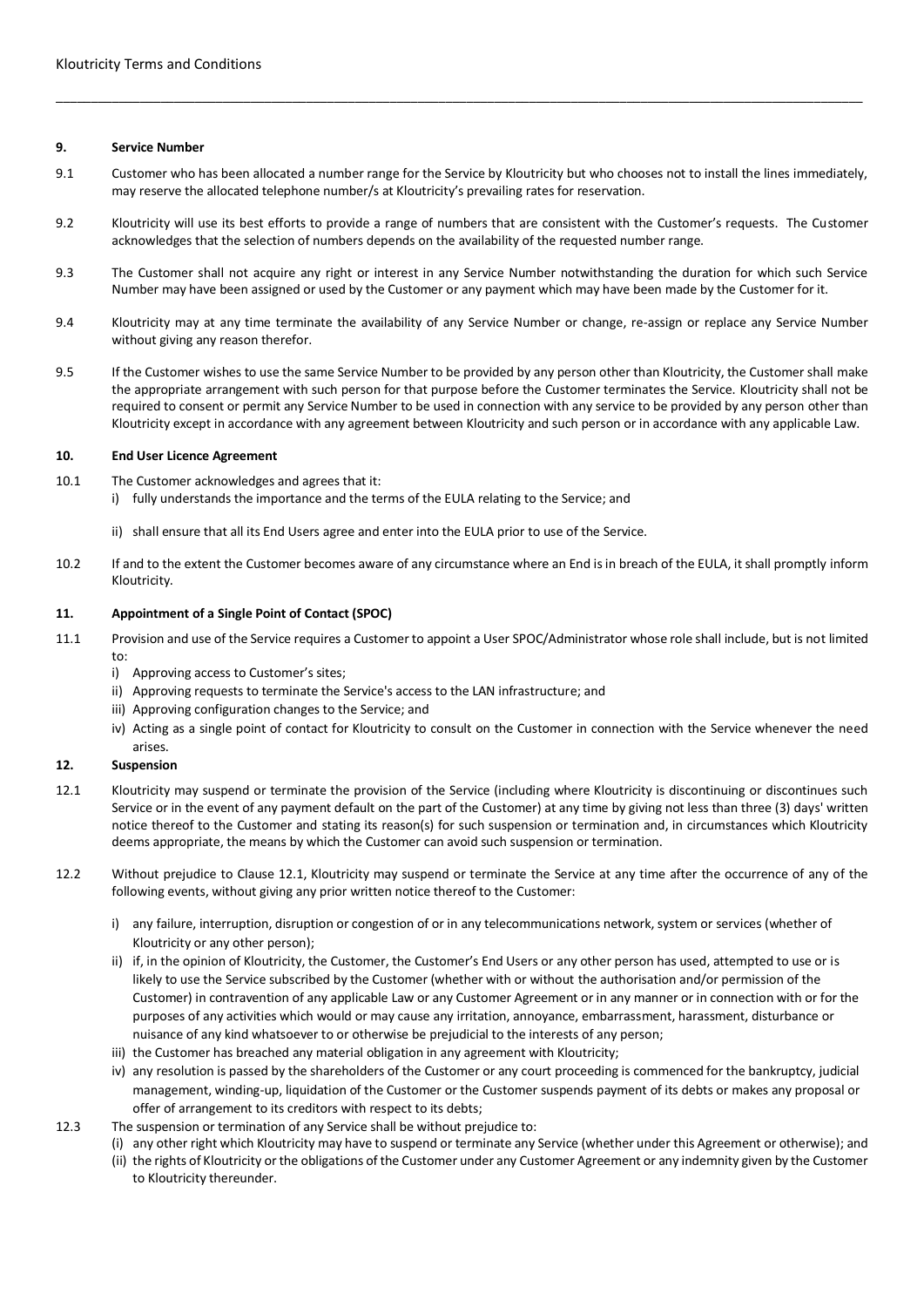12.4 Where the Service has been suspended (whether or not at the Customer's request), the Customer shall continue to pay the Fees and Charges in respect of that Service for the period during which the Service has been suspended and, in the event the Service is reconnected or reinstated, all reconnection or reinstatement charges of Kloutricity.

\_\_\_\_\_\_\_\_\_\_\_\_\_\_\_\_\_\_\_\_\_\_\_\_\_\_\_\_\_\_\_\_\_\_\_\_\_\_\_\_\_\_\_\_\_\_\_\_\_\_\_\_\_\_\_\_\_\_\_\_\_\_\_\_\_\_\_\_\_\_\_\_\_\_\_\_\_\_\_\_\_\_\_\_\_\_\_\_\_\_\_\_\_\_\_\_\_\_\_\_\_\_\_\_\_\_\_\_\_\_\_\_\_\_\_\_

12.5 Kloutricity may, at its absolute discretion and subject to any Customer Agreement relating thereto and any other terms which Kloutricity may impose, reinstate any Service which has been suspended or terminated.

### **13. Termination**

- 13.1 Subject to the Contract Term, Kloutricity or the Customer may terminate the Service by giving to the other not less than 30 days' prior written notice.
- 13.2 On termination of the Service, the Customer shall be liable to pay Kloutricity:
	- i) where the termination date is the same as or after the expiry date of the Term, the Fees and Charges up to and including the date of termination;
	- ii) where the termination date is before the expiry date of the Initial Contract Term, the Fees and Charges up to and including the date of termination.
- 13.3 In the event that any Service is terminated:
	- i) All sums due or accruing due or payable to Kloutricity with respect to the Service and/or the use of any Kloutricity Equipment in relation to the Service up to the date of termination shall become immediately due and payable to Kloutricity;
	- ii) the Customer shall immediately return to Kloutricity all Kloutricity Equipment used in relation to that Service in good working condition, fair wear and tear only excepted; and/or
	- iii) Kloutricity shall be entitled to charge the Customer the cost incurred by Kloutricity in repossessing or acquiring a replacement of any Kloutricity Equipment which the Customer has failed to return to Kloutricity and/or of acquiring a replacement of any Kloutricity Equipment which is returned to Kloutricity in a damaged or defective condition.
- 13.4 When the Service is terminated, all other features subscribed in connection with the Service shall also be terminated at the same time.

#### **14. Force Majeure**

14.1 Kloutricity shall not be liable to the Customer for any delay or non-performance of its obligations under this Agreement arising as a direct result of an established Force Majeure Event.

### **15. Service Number and Intellectual Property and other Rights**

- 15.1 The Customer shall not acquire any right or interest in any and all Kloutricity Intellectual Property and all of such property shall remain at all times with Kloutricity or its licensor, as the case may be.
- 15.2 The Customer shall not use, copy or permit any person to use, copy, recompile, reverse engineer or disseminate any Kloutricity Software, except in such manner as may be prescribed or permitted in writing by Kloutricity and subject to such terms and conditions as Kloutricity may impose and in any case only for the purpose of enabling the Customer to utilise the Service.
- 15.3 The Customer acknowledges and agrees that Kloutricity does not warrant the nature or content of any materials which the Customer may gain access to, obtain or use as a result of or by means of or in the course of utilising the Service. In particular, Kloutricity does not warrant that such materials will not infringe any person's rights (including intellectual property rights) or contain any viruses, worms, Trojan horses or other malicious code.
- 15.4 Any end user licensed software from a third-party licensor used or accessed by the Customer for the use of the Service by the Customer shall be governed by the terms of the respective EUT which shall constitute the Customer's sole and exclusive remedy in respect of such end user licensed software.

#### **16. Customer Security Policy**

- 16.1 Customer shall take all necessary measures to protect the security of the Customer's User ID and the password issued or used by the Customer in connection with the Service, including changing the Customer's password from time to time. Kloutricity is not responsible for any loss or damage suffered or incurred by the Customer or any third party due to the wrongful use of the Customer's account or any personal information by any other party.
- 16.2 Customer shall immediately notify Kloutricity in writing of any unauthorized use of the Customer's account, User ID, password or of any security breach known to the Customer.
- 16.3 The Customer acknowledges that the Customer Portal is not part of the Service provision but an additional tool provided by Kloutricity for enhancing the Customer satisfaction. Kloutricity does not warrant or guarantee the availability, effectiveness or performance of the Customer Portal supplied.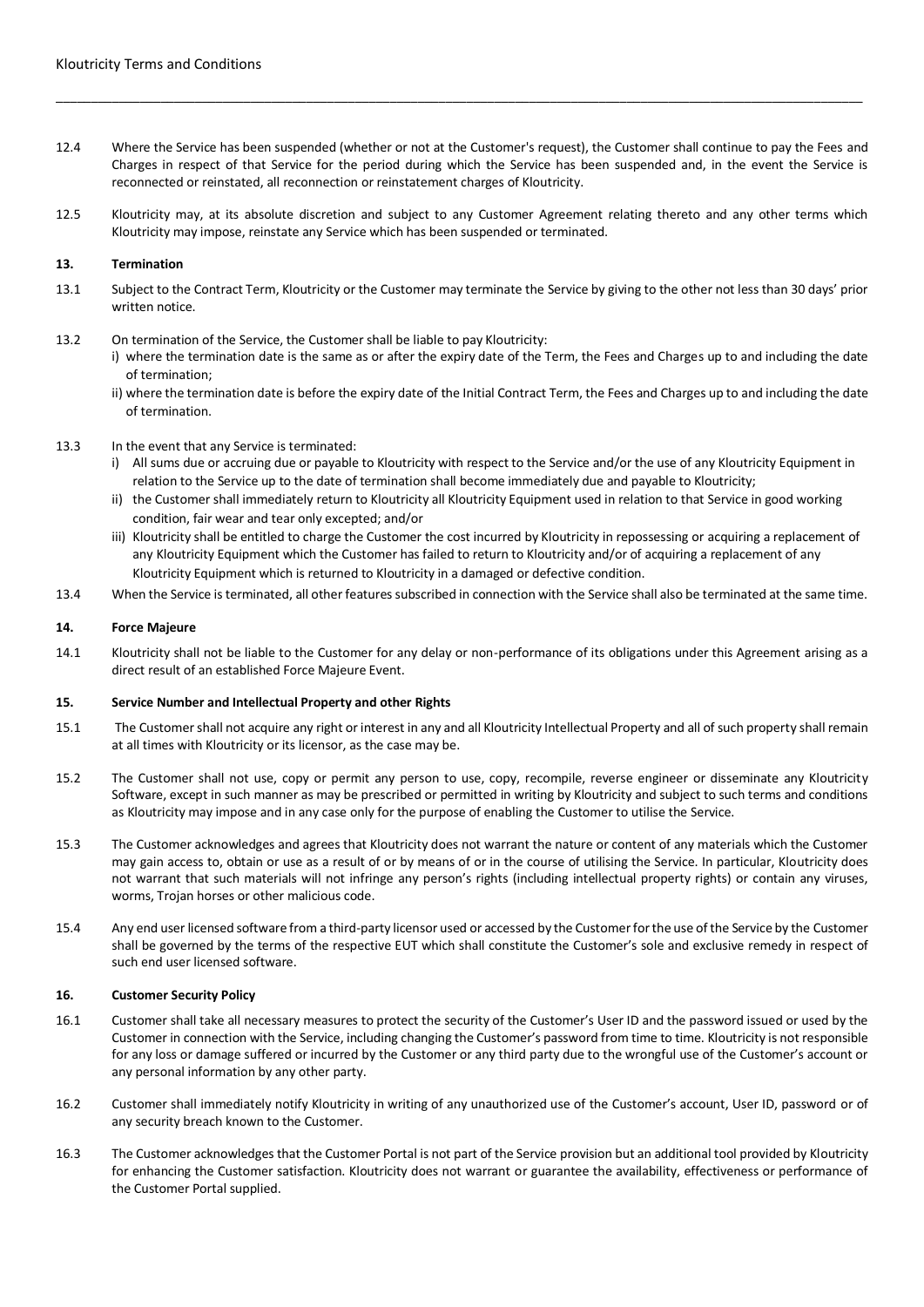# **17. Customer's Indemnity and Liability**

17.1 The Customer, at its own cost and expense, shall indemnify, defend and hold harmless Kloutricity (and its licensors) and MediaWeb Group, from and against all losses, damages, liabilities, settlements, claims, costs and expenses arising out of or related to any claim, demand, suit, action or proceeding initiated by any person arising out of or relating to the Service or the use thereof or any breach of this Agreement by Customer or Customer's End Users.

\_\_\_\_\_\_\_\_\_\_\_\_\_\_\_\_\_\_\_\_\_\_\_\_\_\_\_\_\_\_\_\_\_\_\_\_\_\_\_\_\_\_\_\_\_\_\_\_\_\_\_\_\_\_\_\_\_\_\_\_\_\_\_\_\_\_\_\_\_\_\_\_\_\_\_\_\_\_\_\_\_\_\_\_\_\_\_\_\_\_\_\_\_\_\_\_\_\_\_\_\_\_\_\_\_\_\_\_\_\_\_\_\_\_\_\_

17.2 Where the Service subscribed by the Customer is used in conjunction with the marketing, sale or provision of any similar Service to any person or for the purpose of re-selling a similar Service, Kloutricity shall in addition to all its other rights and remedies arising therefrom be entitled to recover from the Customer an amount representing the total amount of all such business and revenue.

### **18. Exclusion and Limitation of Liability of Kloutricity**

- 18.1 Notwithstanding anything contained in this Agreement to the contrary, Kloutricity shall not be liable in any way to any Customer, whether at law, in equity or otherwise, and whether in contract, tort, negligence, misrepresentation, strict liability or statute, for any loss of revenue, profits, business or any economic loss, or any consequential or indirect loss, even if such damages, losses, costs or expenses were caused wilfully, recklessly or negligently by Kloutricity, its employees, agents and contractors.
- 18.2 Subject to Clauses 18.1 above, in no event shall Kloutricity's aggregate liability to the Customer exceed the lower of:
	- i) The total of the Fees and Charges received by Kloutricity from the Customer under this Agreement for the period of 2 months preceding the date of the breach or damage occurred; or
		- ii) SGD 2,000.

### **19. Amendments and Changes**

19.1 Kloutricity may from time to time amend or supplement any of the Terms and Conditions of this Customer Agreement and will endeavour to give reasonable notice of such changes. We (or any part of a Customer Agreement) by giving 7 days' notice thereof to the Customer and any such amendment, variation or supplement shall take effect as from the date specified in such notice. Notice may be given through the display of the revised Terms and Conditions on Kloutricity's website, mail by post, electronic mail, Kloutricity's bill to Customer, or such other form as we may deem appropriate. The Customer, by continuing to use the Service, shall be deemed to have accepted the changes and this Agreement as so amended or supplemented.

#### **20. Confidentiality**

20.1 The Customer must not use (except for the purpose of utilising the Service) or disclose to any person any information (other than information that is or has become publicly available) relating to Kloutricity or any of the Service which is provided by Kloutricity and/or any agents or contractors in connection with the provision of the Service, except to the extent necessary to comply with law, court order or any regulatory authority.

#### **21. Data Protection**

- 21.1 In addition to its general obligations to comply with Applicable Law, Kloutricity shall:
	- i) comply with all applicable data protection and privacy legislation; and
	- ii) process Personal Information strictly in accordance with Applicable Law.
- 21.2 The Customer acknowledges and agrees that Kloutricity may, as part of providing the Service or carrying out troubleshooting activities for the Service, be provided by the Customer personal data of the Customer as well as personal data of End Users of the Service. The Customer shall be responsible for obtaining necessary consents to release such third party personal data to Kloutricity for the purpose of providing the Service for the Customer. Customer shall indemnify and hold harmless Kloutricity from and against any claims by any third party arising by reason of Kloutricity's use of such data provided by the Customer to carry out the Service.

### **22. Assignment**

22.1 The Customer shall not assign, novate, or otherwise transfer all or any of its rights, benefits or obligations under this Agreement without the prior written approval of Kloutricity.

### **23. Waivers**

23.1 No failure to exercise on the part of Kloutricity, nor any delay by Kloutricity in exercising, any right, power or remedy under this Agreement shall operate or be deemed a waiver of the same.

### **24. Severability and Illegality**

24.1 If any provision of this Agreement is determined to be invalid, illegal or void by any court or administrative body of competent jurisdiction then the rest of this Agreement shall still remain in full force and effect.

#### **25. Third Party Rights**

25.1 Except where expressly provided, this Agreement does not create any rights which are enforceable by any Person who is not a Party to this Agreement.